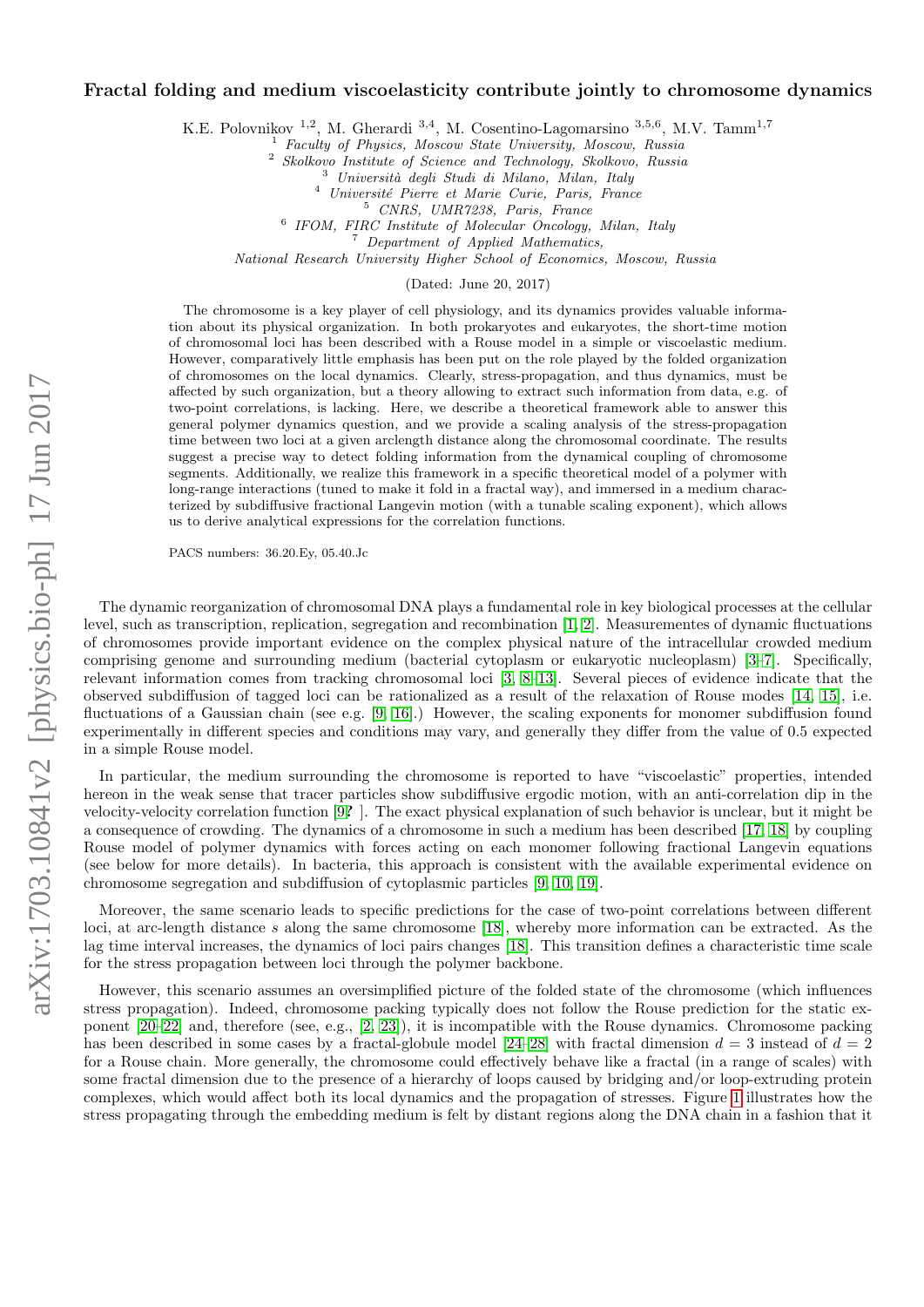

<span id="page-1-0"></span>Figure 1: Illustration of the problem. The three panels represent different scenarios for a polymer whose folded configuration has a generic fractal dimension d, immersed in a viscoelastic medium characterized by a subdiffusive exponent  $\alpha$ . The middle panel illustrates the general case studied in this work. Left panel, limiting case of a space-filling fractal  $(d = 3)$  in a simple Newtonian fluid. Right panel, limiting case of a Gaussian polymer in a viscoelastic medium. A scaling analysis predicts a subdiffusive exponent  $2\alpha/(d+2)$  for the segment mean-square displacement  $\langle r^2(t) \rangle$  in the Rouse regime. Hence, the two limiting cases of parameter values illustrated by the left and right panel cannot be distinguished by tracking single segments.

is dependent on the dimension of the folded state. Throughout this Letter we work under the simplifying assumption that the folded state is (in some range of length scales) self-similar; thus, its spatial organization can be described by a single static exponent.

In this Letter, we define a general scaling framework that takes into account both viscoelastic-like medium generating subdiffusion and arbitrary dimension of folded structure of a chromosome. We ask about the relative impact of these two ingredients on the stress-propagation time between loci pairs at given arclength distance on a chromosome. Additionally, based on a mathematical model for the Gaussian self-similar polymer states [\[29\]](#page-13-16), we derive analytically the two-loci correlation functions, which depend on both medium and packing through their defining parameters. This calculation confirms our scaling argument and yields precise analytical estimates for the asymptotic behavior of the system. The results show how combining single-loci and two-loci tracking experiments might disentangle the contributions of medium viscoelasticity from the effects of the folded geometry of a chromosome.

Scaling considerations on the joint effects of fractal packing and viscoelasticity of the embedding medium. We consider a polymer chain whose configuration is described by a function  $R(n,t)$  where  $n \in [0,N]$  is the (continuous or discrete) coordinate along the chain, and we assume that the chain conformation is fractal, i.e.,

<span id="page-1-1"></span>
$$
\langle R^2(s,t) \rangle = \langle (R(n,t) - R(m,t))^2 \rangle = As^{2/d} \tag{1}
$$

with some specific fractal dimension d. Here  $s = |n - m|$  is the arclength distance. For long chains, and far from the chain ends, the prefactor A in [\(1\)](#page-1-1) becomes  $m, n$ -independent. The the long-time limit of the Rouse model corresponds to ideal polymer chains with  $d = 2$ , while the compact fractal globule has  $d = 3$ . For complex bacterial and eukaryotic chromosomes, the contributions of (i) incomplete relaxation to equilibrium [\[30\]](#page-13-17), (ii) partial collapse [\[26,](#page-13-18) [31\]](#page-13-19), (iii) looped structures due to bridging proteins and active enzymes [\[1,](#page-12-0) [20–](#page-13-11)[22,](#page-13-12) [32\]](#page-13-20), and (iv) branched supercoiled structure due to plectonemes [\[33\]](#page-13-21) may result in a fractal-like organization (in a range of length scales) with d between 2 and 3. The movement of a single locus on a chain can be characterized by the mean-square displacement

$$
r^{2}(t) = \langle (R(n, t + t_{0}) - R(n, t_{0}))^{2} \rangle_{t_{0}} \sim t^{2/z} , \qquad (2)
$$

where z is the so-called dynamic exponent and the averaging is over  $t_0$ . The standard argument [\[23\]](#page-13-13) for a fractal structure in a simple fluid derives the connection between  $z$  and fractal dimension  $d$  by assuming that, due to stress propagation, at lag-time t, a region of spatial size  $x(t) \sim t^{1/z}$  behaves as a single monomer. In the "free-draining" limit (negligible hydrodynamic interactions), the diffusion constant of this coherent region needs to depend on the number of monomers involved as  $D_{\text{eff}} \sim (n(x(t)))^{-1} \sim x^{-d}$ . Therefore, the mean-square diplacement of the region is  $D_{\text{eff}}t \sim t^{1-d/z}$ . Since the motion of the whole region and of a single monomer inside it have to follow the same behavior, one gets to the consistency condition  $2/z = 1 - d/z$ , i.e.,  $z = 2 + d$ , the well-known result going back to De Gennes [\[34\]](#page-13-22).

Importantly, this generalized Rouse approach relies on the assumption that chromosome chain dynamics is not restrained by topological entanglements, which is an open question in the current literature [\[30,](#page-13-17) [35\]](#page-13-23). A proper description of the entanglement-dominated regime needs a generalization of the reptation model [\[15\]](#page-13-4) for polymer melts. Note that competing theories for such a reptation-like dynamics in fractal globules and ring melts have been suggested recently in the literature [\[36,](#page-13-24) [37\]](#page-13-25).

Consider now a polymer whose monomers are embedded in a viscoelastic medium (cytoplasm or nucleoplasm), characterized by a scaling exponent  $\alpha$ , so that an isolated tracer particle moves subdiffusively with mean-square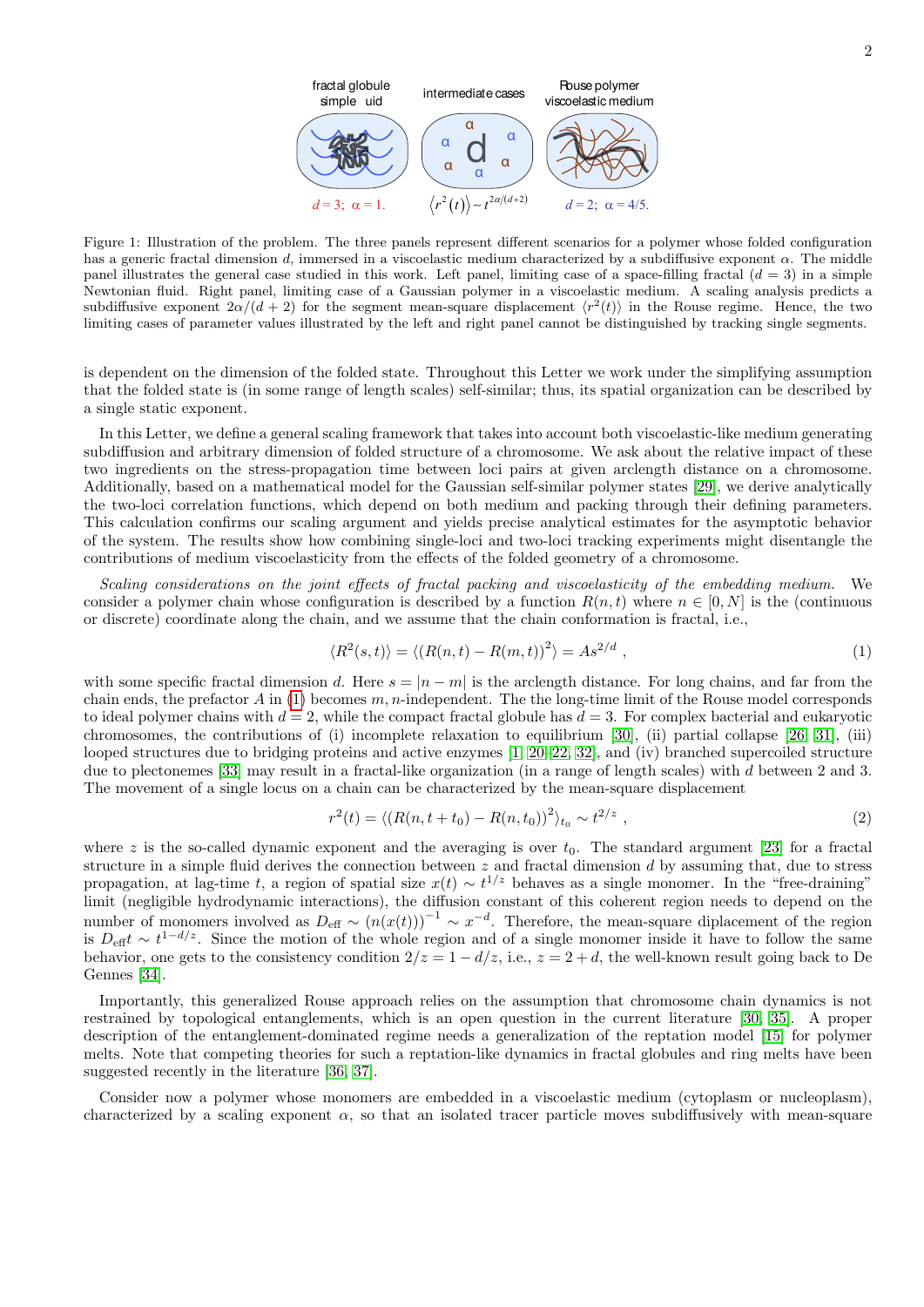

<span id="page-2-0"></span>Figure 2: Scaling predictions for monomer-monomer correlations. A: Our calculations quantify stress propagation by the fluctuations of the physical distance between monomers at arclength distance s. B: Sketch of the decay (in log-log scale) of the correlation function  $G(s, t) = \langle (R(n, t) - R(m, t)) (R(n, 0) - R(m, 0)) \rangle$ , for different values of s. C: Our scaling analysis predicts the collapse of  $G(s,t)$  on the master curve G upon rescaling of time by a characteristic scale  $t^*(s) \sim s^{\frac{2+d}{\alpha d}}$ . For each value of s,  $t^*$  corresponds to a fixed value of  $\tau$  in this plot. D: The characteristic time  $t^*$  is a power law in s (sketched here in log-log scale), which distinguishes the two limiting-case scenarios illustrated in Fig. [1.](#page-1-0)

displacement  $\langle x^2(t) \rangle$  growing with time as  $D_\alpha t^\alpha$  with some  $\alpha \leq 1$ . The simplest assumption might be that the effects of polymer configuration and embedding medium on the monomer mean-square displacement are factorized, i.e.,  $R_n^2(t) \sim t^{2\alpha/z}$ . Consider now simultaneous movement of two monomers separated by arclength distance s. At small times their displacements are essentially independent, but starting from some typical time, which we denote  $t^*(s)$  their displacements become strongly coupled. This  $t^*(s)$  gives an estimate of the time required for the stress to propagate between these two monomers. This time can be estimated as a time at which each monomer moves diffuses a distance comparable to the spatial distance between the two:  $(t^*)^{\alpha/z} \sim s^{1/d}$ . Hence,

<span id="page-2-2"></span>
$$
t^* \sim s^{z/(\alpha d)} = s^{(2+d)/(\alpha d)}.\tag{3}
$$

The time scale  $t^*(s)$  is expected to be measurable from two-point correlation functions, as described in ref. [\[18\]](#page-13-8) for  $d=2$ .

These arguments, however, rely on an arbitrary assumption that the effects of medium and polymer folding can be factorized. The following scaling theory derives the same result based on more general dimensional grounds (Fig. [2\)](#page-2-0). The monomer displacement and the monomer-to-monomer distance are expected to be scale invariant until the displacement becomes of order of the spatial size of the chain. Therefore, the one-locus mean-square displacement  $r^2(t)$  and the two-point correlation function, defined as

$$
G(s,t) =
$$
  
\n
$$
\langle (R(n,t+t_0) - R(m,t+t_0)) (R(n,t_0) - R(m,t_0)) \rangle_{t_0},
$$
\n(4)

are expected to obey the standard scaling forms

<span id="page-2-1"></span>
$$
r^{2}(t) = Bt^{2/\zeta}, \ \ G(s,t) = As^{2/d}\mathcal{G}(ts^{-b})
$$
\n<sup>(5)</sup>

for the time lags  $t \leq N^{\zeta/d}$ . These conditions imply a scaling relation between  $\zeta, d$  and b. Indeed, the scaling hypothesis implies invariance of all dimensionless quantities under the transformation  $s \to \gamma s$ ,  $t \to \gamma^a s$ . Considering, in particular,  $G(s,t)/r^2(t)$ , this invariance implies  $2a/z - 2/d = a - b = 0$ , leading to  $\zeta = bd$ .

Hence, there is a single independent scaling exponent, which we can determine by a more rigorous version of the above argument [\[23\]](#page-13-13). Assume that the physical properties of the medium are described by a subdiffusive fractional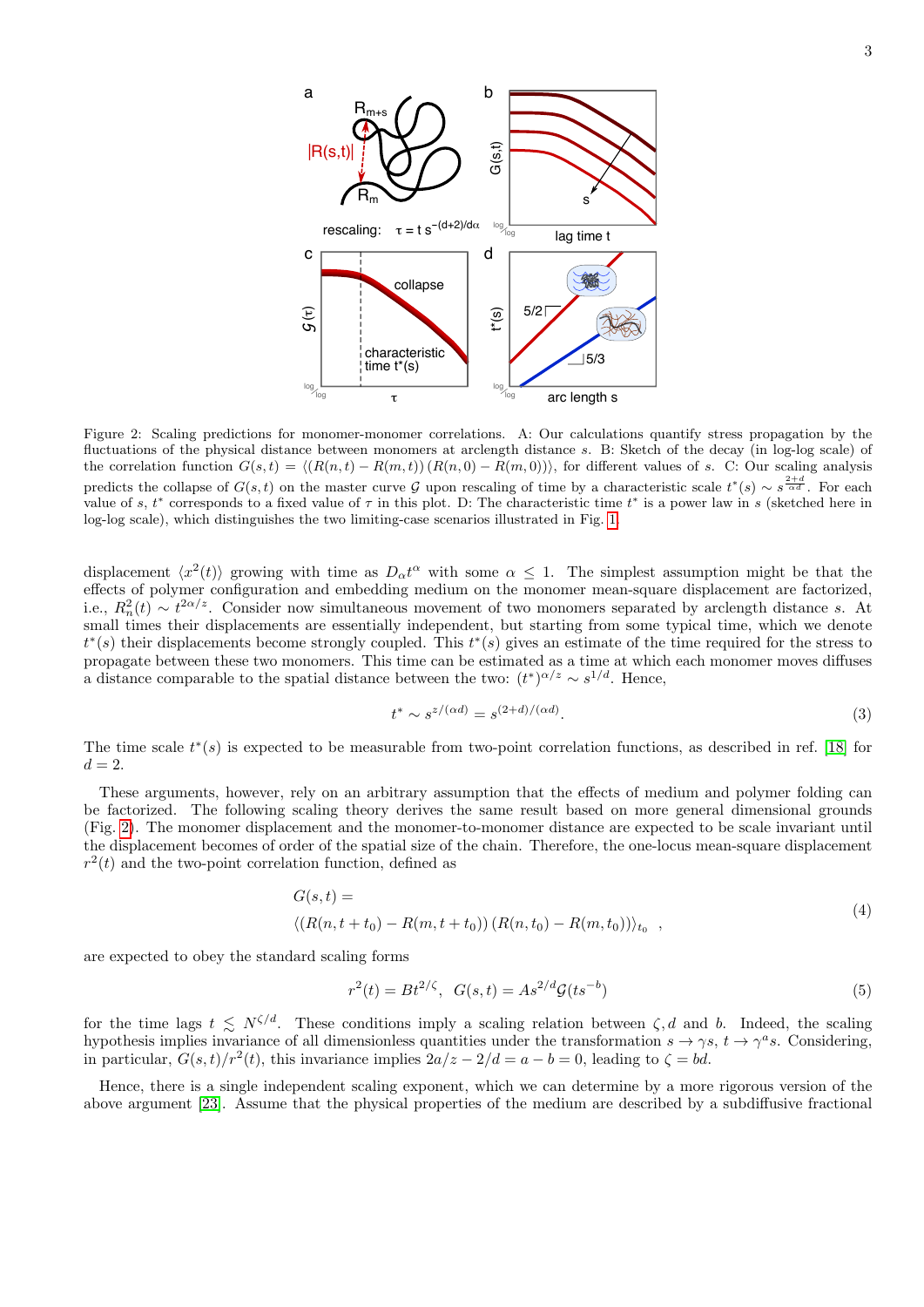Langevin equation [\[17,](#page-13-7) [18\]](#page-13-8), so that monomers obey the equation

<span id="page-3-0"></span>
$$
\int_0^t dt' K_\alpha(t - t') \frac{dR_i(t')}{dt'} = f_i(t) + F_i^{\text{polym}}(t),\tag{6}
$$

where  $f_i$  is a random thermal force acting on the *i*-th monomer,  $F_i^{\text{polym}}$  is a force acting on the *i*-th monomer from the other monomrers of the surrounding chain, and the memory kernel  $K_{\alpha}$  is

<span id="page-3-2"></span>
$$
K_{\alpha}(t) = D_{\alpha} \frac{(2-\alpha)(1-\alpha)}{|t|^{\alpha}},\tag{7}
$$

which reduces to the standard Brownian kernel  $K_1(t) = \delta(t)$  for  $\alpha = 1$ . The fluctuation-dissipation theorem implies that the thermal noise  $f(t)$  in the right-hand side of [\(6\)](#page-3-0) satisfies  $\langle f_i(t) f_i(t') \rangle = K(t - t')$ .

Following [\[18\]](#page-13-8) (and in the spirit of the original Rouse model), we also assume that the thermal forces acting on different monomers are uncorrelated,  $\langle f_i(t) f_j(t') \rangle = \delta_{i,j} K(t-t')$ . In this case, the effective diffusion constant for a group of monomers is inversely proportional to their number, as assumed above. Indeed, the equation of motion for the center of mass  $R_{c.m.}(n, t) = n^{-1} \sum_{i=1}^{n} R(i, t)$  of a group of n consequential monomers will include a random force of the form  $f_n(t) = n^{-1} \sum_{i=1}^n f_i(t)$  whose correlator reads

$$
\langle f_n(t,s)f_n(t')\rangle = \frac{K(t-t')}{n} = \frac{D_\alpha^{\text{eff}}(2-\alpha)(1-\alpha)}{|t-t'|^\alpha}.
$$
\n(8)

This implies for the monomer displacement

$$
r^{2}(t) \sim t^{2/\zeta} \sim D_{\alpha}^{\text{eff}}t^{\alpha} \sim D_{\alpha}t^{\alpha}t^{-d/\zeta},\tag{9}
$$

thus yielding

<span id="page-3-1"></span>
$$
\zeta = \frac{2+d}{\alpha}; \ b = \frac{2+d}{\alpha d}.\tag{10}
$$

Eq. [\(10\)](#page-3-1) is a direct generalization of the results of ref. [\[18\]](#page-13-8) for the case of a fractally packed polymer and of ref. [\[23\]](#page-13-13) for general viscoelastic embedding medium.

Analytical estimates of the correlation function for the beta model in a viscoelastic medium. To give more solid grounds to the scaling considerations, we also defined an explicit model for a specific fractal packing of a polymer, generalizing the so-called "beta model" [\[29\]](#page-13-16). This is a Gaussian generalization of the Rouse model that has the advantage of being mathematically tractable, and we extended it to the case of viscoelastic embedding medium [\[17\]](#page-13-7).

The simplest way to define this model is in terms of the behavior of the Rouse modes  $u_p(t)$ ,  $p = 0...N - 1$ 

$$
u_p(t) = \sqrt{\frac{1 + \delta_{0,p}}{N}} \int_0^N ds R(t, s) \cos \frac{p\pi (s - 1/2)}{N} . \tag{11}
$$

In the conventional Rouse model, these modes satisfy a set of independent Ornstein-Uhlenbeck equations

$$
\frac{du_p}{dt} = -\kappa_p u_p + f_p; \quad \kappa_p = \tau_N^{-1} \sin^2\left(\frac{\pi}{2} \frac{p}{N}\right) \;, \tag{12}
$$

where  $\tau_N = a^2/4Dk_bT$  is a relaxation time scale (of order of the time needed for a monomer to diffuse by a distance equal to its own size  $a$ ).

The beta model is formally defined by replacing the second power of the sine in  $\sin^2\left(\frac{\pi}{2}\frac{p}{N}\right)$  with an arbitrary power β. The parameter β then plays a role in the effective description of a fractal folding. In terms of the original Rouse equation, this corresponds to replacing the second derivative over the genomic coordinate by a fractional derivative of order  $\beta$  (see Supplementary materials). Introducing a viscoelastic-like medium in this model corresponds to replacing in Eq. [\(31\)](#page-6-0) the time derivative of order one with a fractional derivative as prescribed by Eq. [\(6\)](#page-3-0). As a result, the Rouse modes now satisfy

<span id="page-3-3"></span>
$$
\int_0^t dt' K_\alpha(t - t') \frac{du_p(t')}{dt} = -\tau_N^{-1} \sin^\beta \left(\frac{\pi}{2} \frac{p}{N}\right) u_p(t) + f_p(t) \tag{13}
$$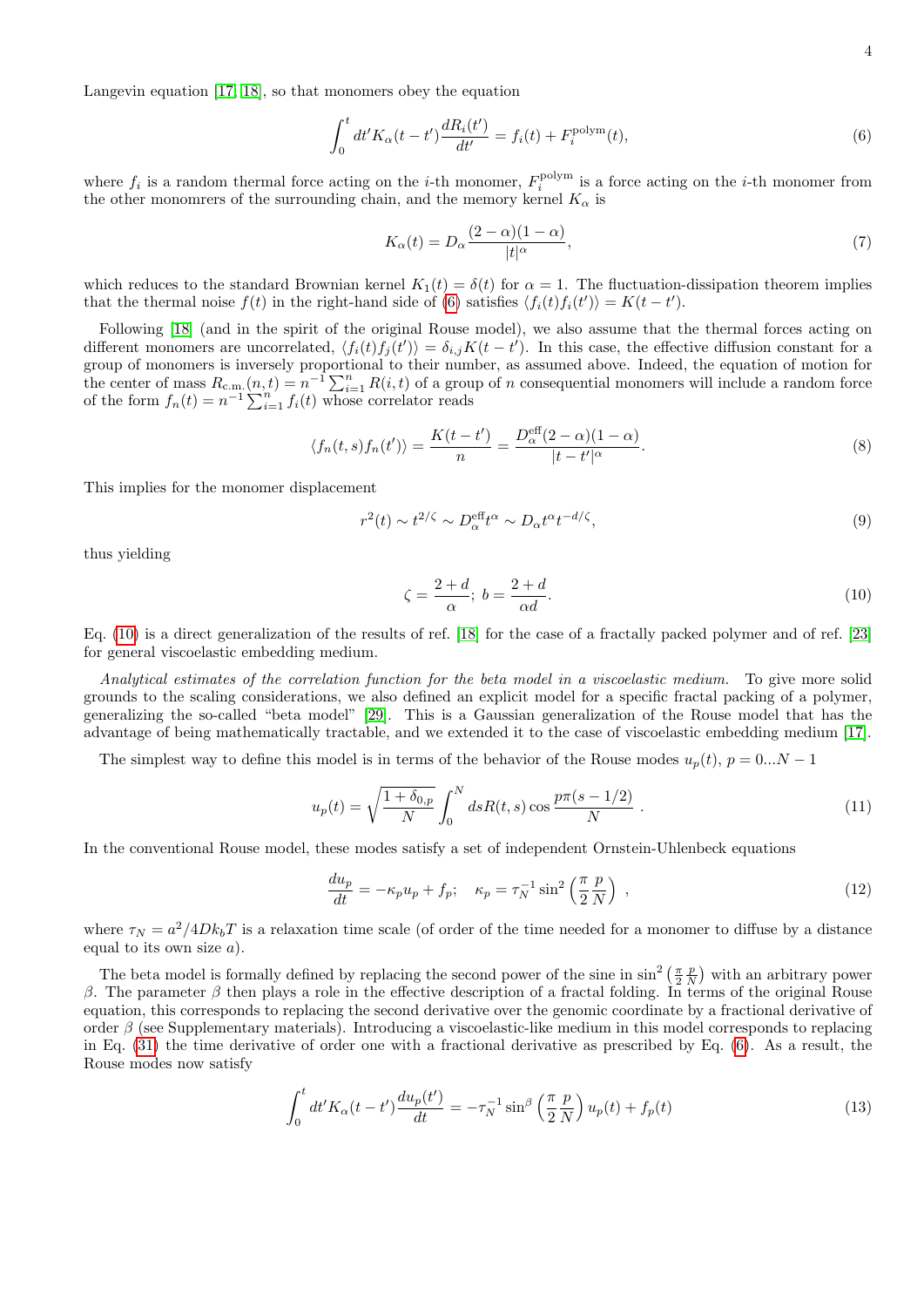

Figure 3: Analytical predictions from the beta model in viscoelastic medium correspond to the scaling expectations. A: Collapse of the two-point correlation function  $\mathcal{G}(\tau, \epsilon)$ , given by Eq. [\(17\)](#page-4-0) as a function of  $\tau$ . The red curves refer to  $d = 3$ .  $\alpha = 0.9$  and different values of s. Inset: change of slope of the master curve G with varying values of the polymer fractal dimension d (d = 4/3, 2, 3, increasing with direction of arrow) at fixed  $\alpha = 0.9$ . The dashed lines are the predictions of Eq. [\(21\)](#page-5-0). B: Scaling of  $t^*(s)$  (plotted in units of  $C_{\alpha}^{-1}$ ) for  $d=2$  (red) and  $d=3$  (blue). The shaded areas of the two colors correspond to the empirically relevant interval,  $0.8 < \alpha < 1$ .

where the memory kernel  $K_{\alpha}(t)$  is defined by Eq. [\(7\)](#page-3-2), and the random force correlation function is  $\langle f_p(t) f_{p'}(t') \rangle$  $K(t-t')\delta_{p,p'}$ .

The connection between the model described by Eq. [\(13\)](#page-3-3) and the scaling considerations above is established by the fact that regardless of the value of the viscoelastic exponent  $\alpha$ , the beta-model converges at long times to an equilibrium state in which mean-squared monomer-to-monomer distance satisfies

$$
\langle (R_n(t) - R_m(t))^2 \rangle \sim s^{\beta - 1},\tag{14}
$$

meaning that this equilibrium conformation is fractal, with fractal dimension  $d$ 

$$
d = \frac{2}{\beta - 1}.\tag{15}
$$

Additionally, single-monomer displacement scales as

$$
\langle r^2(t) \rangle \sim t^{\alpha(\beta - 1)/\beta},\tag{16}
$$

yielding  $\zeta = \frac{2\beta}{\alpha(\beta - 1)} = \frac{2+d}{\alpha}$  which confirms Eq. [\(10\)](#page-3-1).

Finally, and most importantly, the solution of Eq. [\(13\)](#page-3-3) allows to compute directly the asymptotics of the scaling function  $\mathcal{G}(\tau)$  defined in Eq. [\(5\)](#page-2-1) for  $N \to \infty$ . Additionally, this calculation can be carried out accounting for finitechain-size corrections to the long-chain limit. Indeed (see Supplementary materials), a more general scaling function  $\mathcal{G}(\tau, \epsilon)$ , where  $\epsilon = s/N \ll 1$ , can be estimated as

<span id="page-4-0"></span>
$$
\mathcal{G}(\tau,\epsilon) \sim \sum_{k=1}^{\infty} (-1)^{k+1} \frac{\pi^{2k}}{(2k)!} \int_{\epsilon}^{1} x^{2k-\beta} E_{\alpha}(-\tau^{\alpha} x^{\beta}) dx,
$$
\n(17)

where  $\tau = C_{\alpha} t s^{-b} = C_{\alpha} t s^{-\beta/\alpha}$ ,  $C_{\alpha} = (\tau_N \Gamma(3-\alpha)\xi)^{-1/\alpha}$  is an  $\alpha$ -dependent constant with the dimension of an inverse time, and  $E_{\alpha}(x)$  is the Mittag-Leffler function

$$
E_{\alpha}(x) = \sum_{j=0}^{\infty} \frac{x^j}{\Gamma(1+\alpha j)},
$$
\n(18)

which reduces to a simple exponential for  $\alpha = 1$ . Importantly, the expression in Eq. [\(17\)](#page-4-0) goes beyond the approx-imation of Eq. [\(5\)](#page-2-1), as it allows for a small but finite value of  $\epsilon$ , while the scaling theory describes only the case of infinitely long chains ( $\epsilon = 0$ ).

Moreover, it is possible to express the integrals in Eq.  $(17)$  in terms of the 2,2-order Wright function

$$
{}_{2}\psi_{2}\left[z\left| (a_{1},\alpha_{1}) \ (a_{2},\alpha_{2}) \atop (b_{1},\beta_{1}) \ (b_{2},\beta_{2}) \right] = \sum_{k=0}^{\infty} \frac{\Gamma(a_{1}+\alpha_{1}k)\Gamma(a_{2}+\alpha_{2}k)}{\Gamma(b_{1}+\beta_{1}k)\Gamma(b_{2}+\beta_{2}k)}\frac{z^{k}}{k!},\tag{19}
$$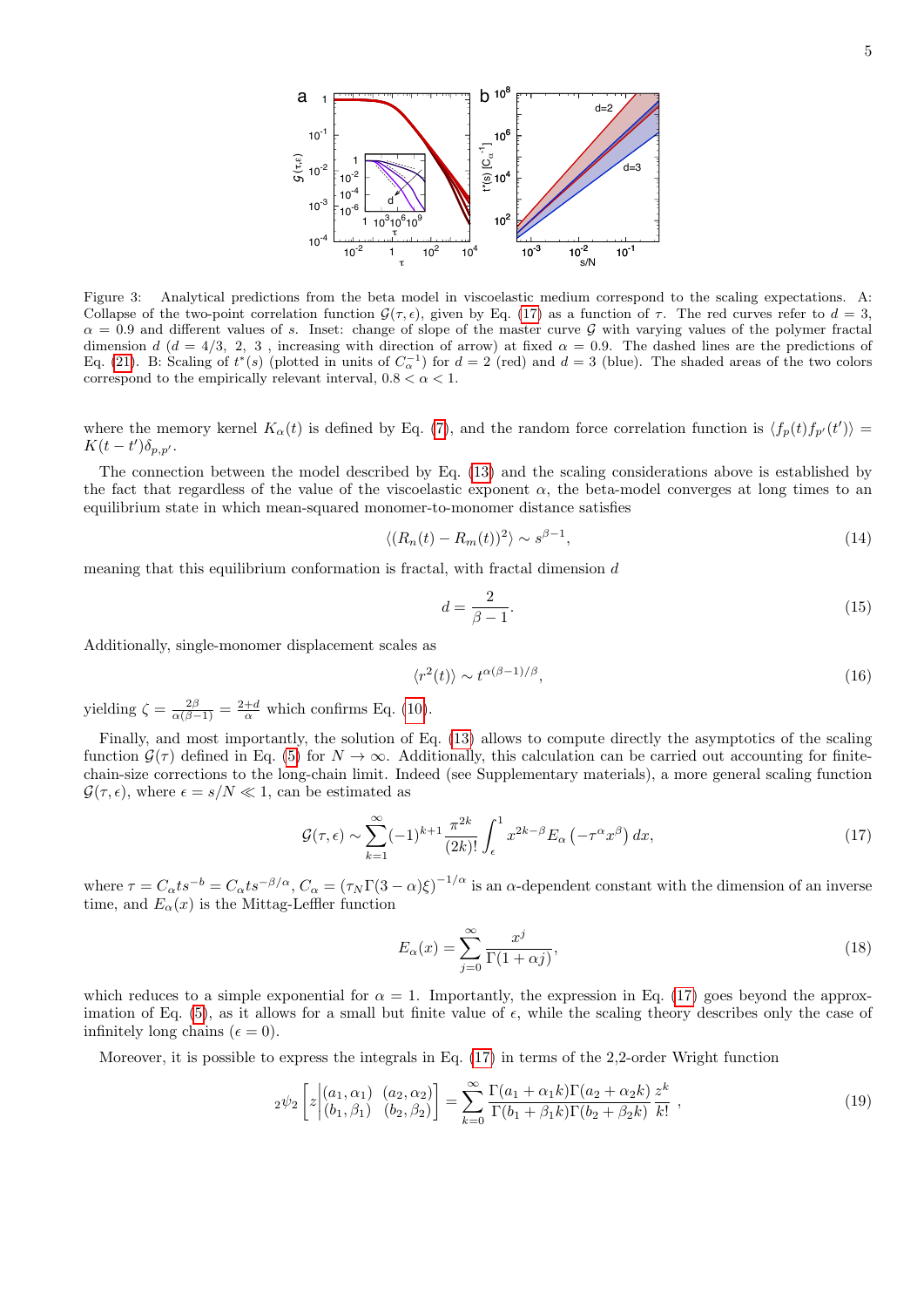whose asymptotics are known [\[38\]](#page-13-26); this allows to distinguish the three following regimes (see Supplementary materials for technical details):

In the short-time limit  $\tau \ll 1$  one gets

<span id="page-5-1"></span>
$$
\mathcal{G}(\tau,\epsilon) = \mathcal{G}(0,0) \left(1 - A \exp\left(-C\tau^{\alpha}\right)\right) \tag{20}
$$

At intermediate times,  $\epsilon^{-\beta/\alpha} \gg \tau \gg 1$  (this time-scale is much smaller than relaxation time of the whole chain and the scaling function in this regime remains  $\epsilon$ -independent) for the physically interesting case of  $3/2 \leq \beta < 3$  (i.e.,  $1 < d \leq 4$ ) the correlations decay as a power-law

<span id="page-5-0"></span>
$$
\mathcal{G}(\tau,\epsilon) \sim \tau^{\alpha(1-3\beta^{-1})} \tag{21}
$$

These two  $\epsilon$ -independent regimes, visible in Fig[.2,](#page-2-0) are in full agreement with the scaling theory. Indeed, Eqs.  $(20),(21)$  $(20),(21)$  $(20),(21)$  are of the type prescribed by Eqs.[\(5\)](#page-2-1) and [\(10\)](#page-3-1), and the crossover at  $\tau^* = t^* s^{-\beta/\alpha} \approx 1$  leads to the estimate  $t^* \sim s^{-\beta/\alpha} = s^{-(d+2)/d\alpha}$  coinsiding with [\(3\)](#page-2-2).

Finally, for small but finite  $\epsilon$  a third regime arises for  $\tau \gg \epsilon^{-\beta/\alpha}$ . It corresponds to the relaxation of the whole chain, and is akin to the behavior of single particle correlation functions in simple (for  $\alpha = 1$ ) and viscoelastic (for  $\alpha$  < 1) medium:

$$
\mathcal{G}(\tau,\epsilon) \sim \epsilon^{1-2\beta} \exp\left(-C\tau\epsilon^{\beta}\right) \quad \text{for } \alpha = 1
$$
\n
$$
\mathcal{G}(\tau,\epsilon) \sim \epsilon^{1-2\beta}\tau^{-\alpha} \qquad \text{for } \alpha < 1
$$
\n(22)

In conclusion, the framework combining the beta model with the approach of Spakowitz and coworkers [\[17,](#page-13-7) [18\]](#page-13-8) provides a valuable building block for the description of the motion of both eukaryotes chromatin and bacterial chromosomes [\[7,](#page-13-0) [35,](#page-13-23) [39,](#page-13-27) [40\]](#page-13-28), which can be generalized to the case of nonequilibrium fluctuations [\[41\]](#page-13-29).

The general picture defined here depicts a wider scenario for the stress propagation than the one recently proposed by Lampo et al. [\[18\]](#page-13-8). The most important prediction is that a joint measurement of two functions  $r^2(t)$  and  $G(s,t)$ allows to disentangle the effects of chain organization and embedding medium. Indeed, two independent measurements of the exponents z (from single-loci MSD) and b (from two-loci correlations) allows to reconstruct  $\alpha$  and d as follows

$$
d = \frac{1}{zb}; \ \alpha = \frac{2zb+1}{b} \ . \tag{23}
$$

Finally, we note that the results obtained here, as well as those of ref. [\[18\]](#page-13-8), are concerned with a polymer embedded in a complex medium whose reaction is non-local in time but local in space, i.e. forces acting on different monomer units are assumed to be uncorrelated. It seems natural to expect that this locality in space may in fact break down in some viscoelastic media, and generalization of the results obtained above for such a spatially non-local case is an important and challenging task.

### Acknowledgments

This work was partly financially supported by RFBR grant 14-03-00825, and EU-Horizon2020 IRSES project DIONICOS (612707). MCL and MG acknowledge support from the International Human Frontier Science Program Organization, grant RGY0070/2014. Authors are grateful to R. Metzler and S. Nechaev for many interesting discussions, to A. Grosberg for valuable critical comments, and to M. Baiesi, C. Vanderzande and Y. Garini for feedback on this manuscript.

### Supplementary materials

# A. Rouse model

The standard Rouse model takes into account only interactions with the neighbours along the polymer chain and does not consider any excluded volume effects [\[15,](#page-13-4) [42,](#page-13-30) [43\]](#page-13-31). In particular, it ignores any hydrodynamic interations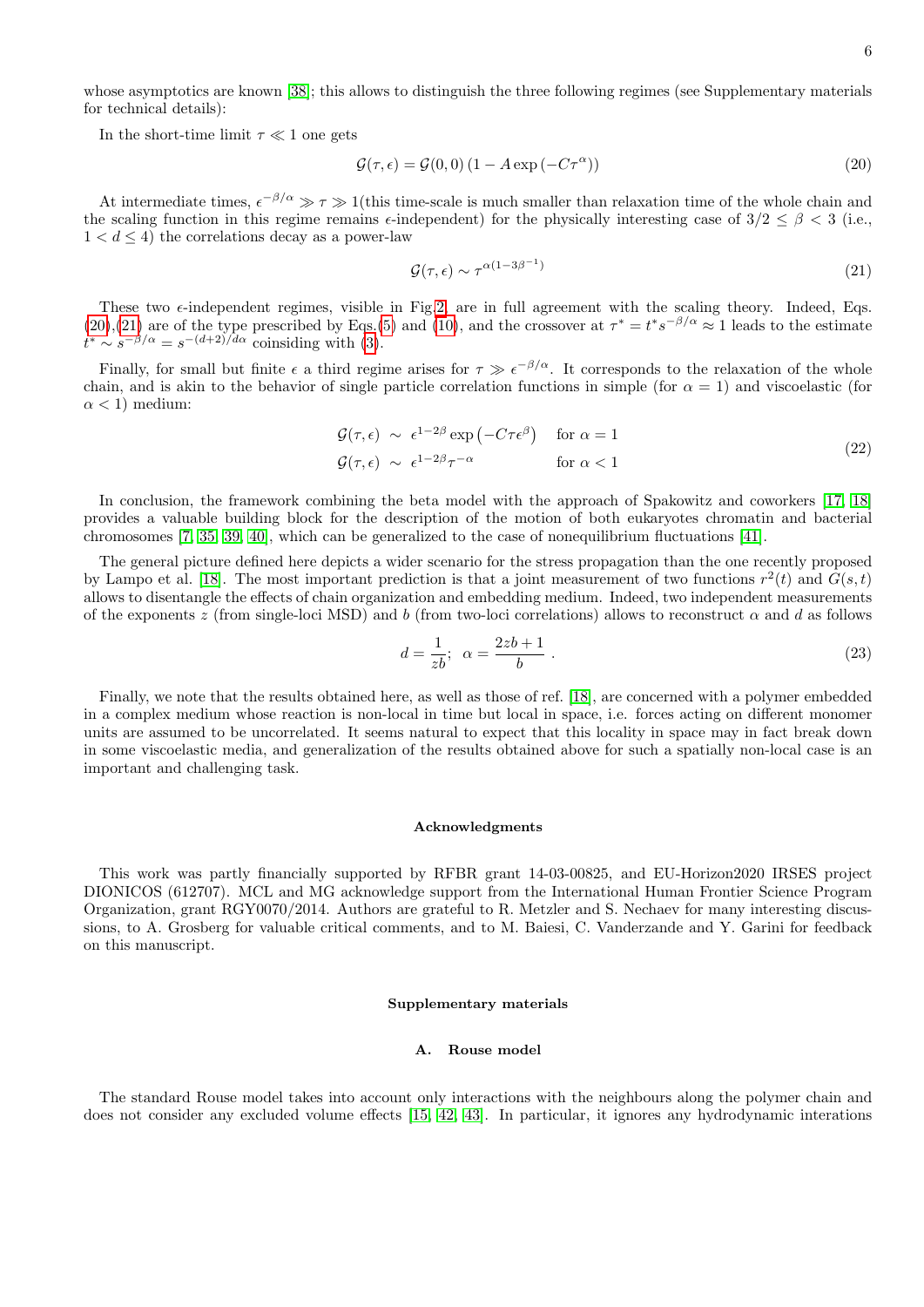between monomers. In the Rouse description the interaction of polymer chain with the solvent is strictly local, which is expressed mathematically by the fact that the random noise representing the thermal force acting on monomers is delta-correlated in space and time.

Under these simplifying assumptions, the Langevin equation of the system reads

<span id="page-6-2"></span>
$$
\xi \frac{dR_n}{dt} = -\frac{\partial}{\partial R_n} \phi(R_1, ..., R_N) + F_n \tag{24}
$$

where  $\xi$  is a friction coefficient, the potential energy of monomer-monomer interactions  $\phi(R_1, ..., R_N)$  is

<span id="page-6-1"></span>
$$
\phi(R_1, ..., R_N) = \frac{k}{2} \sum_{i=1}^{N-1} (R_i - R_{i+1})^2; \quad k = \frac{D k_B T}{a^2}
$$
\n(25)

and the random thermal force  $F_n$  satisfies

$$
\langle F_n(t)F_m(t')\rangle = 2Dk_B T\xi \delta(t-t')\delta_{n,m} \tag{26}
$$

here D is the space dimension.

Substituting [\(25\)](#page-6-1) into [\(24\)](#page-6-2) one gets Langevin equation in the form

$$
\xi \frac{dR_n}{dt} = k(R_{n+1} + R_{n-1} - 2R_n) + F_n,\tag{27}
$$

which corresponds in the continuous limit to the Edwards-Wilkinson equation of the form

$$
\xi \frac{\partial R(n,t)}{\partial t} = k \frac{\partial^2 R(n,t)}{\partial n^2} + F(n,t)
$$
\n(28)

Equation [\(39\)](#page-7-0) can be diagnoalized by Fourier transform  $\{R_n\}_1^N \to \{u_p\}_0^{N-1}$ :

$$
\alpha_p^{(n)} = \begin{cases} \sqrt{\frac{2}{N}} \cos \frac{p\pi (n-1/2)}{N}, p = 1, 2, ..., N-1\\ \sqrt{\frac{1}{N}}, p = 0 \end{cases}
$$
\n(29)

<span id="page-6-3"></span>
$$
R_n(t) = \sum_{p=0}^{N-1} u_p(t) \alpha_p^{(n)}; \quad u_p(t) = \sum_{n=1}^{N} R_n(t) \alpha_p^{(n)}
$$
\n(30)

In these new coordinates the Langevin equations decouple, and the resulting equations are of Ornstein-Uhlenbeck type:

<span id="page-6-0"></span>
$$
\xi \frac{du_p}{dt} = -\kappa_p u_p + f_p; \quad \kappa_p = 4k \sin^2 \frac{p\pi}{2N} = \frac{4Dk_B T}{a^2} \sin^2 \left(\frac{\pi}{2} \frac{p}{N}\right)
$$
\n(31)

the corresponding relaxation time  $t_p$  of a p-th Rouse modes is

$$
t_p = \frac{\xi}{\kappa_p}; \ \ t_1 = t_R = N^2 \frac{\xi a^2}{\pi^2 D k_B T} = N^2 t_N \tag{32}
$$

where the longest relaxation time  $t_1$  is also often called the Rouse time of the chain  $t_R$ , and the microscopic timescale is defined by  $t_N$  - a typical time it takes for a single monomer unit to diffuse at a distance equal to the typical distance between monomers a.

The random force in [\(31\)](#page-6-0) is

$$
f_p(t) = \sum_{n=1}^{N} F_n(t) \alpha_p^{(n)}; \ \ \langle f_p(t) f_q(t') \rangle = 2Dk_B T \xi \delta(t - t') \delta_{p,q}
$$
\n
$$
(33)
$$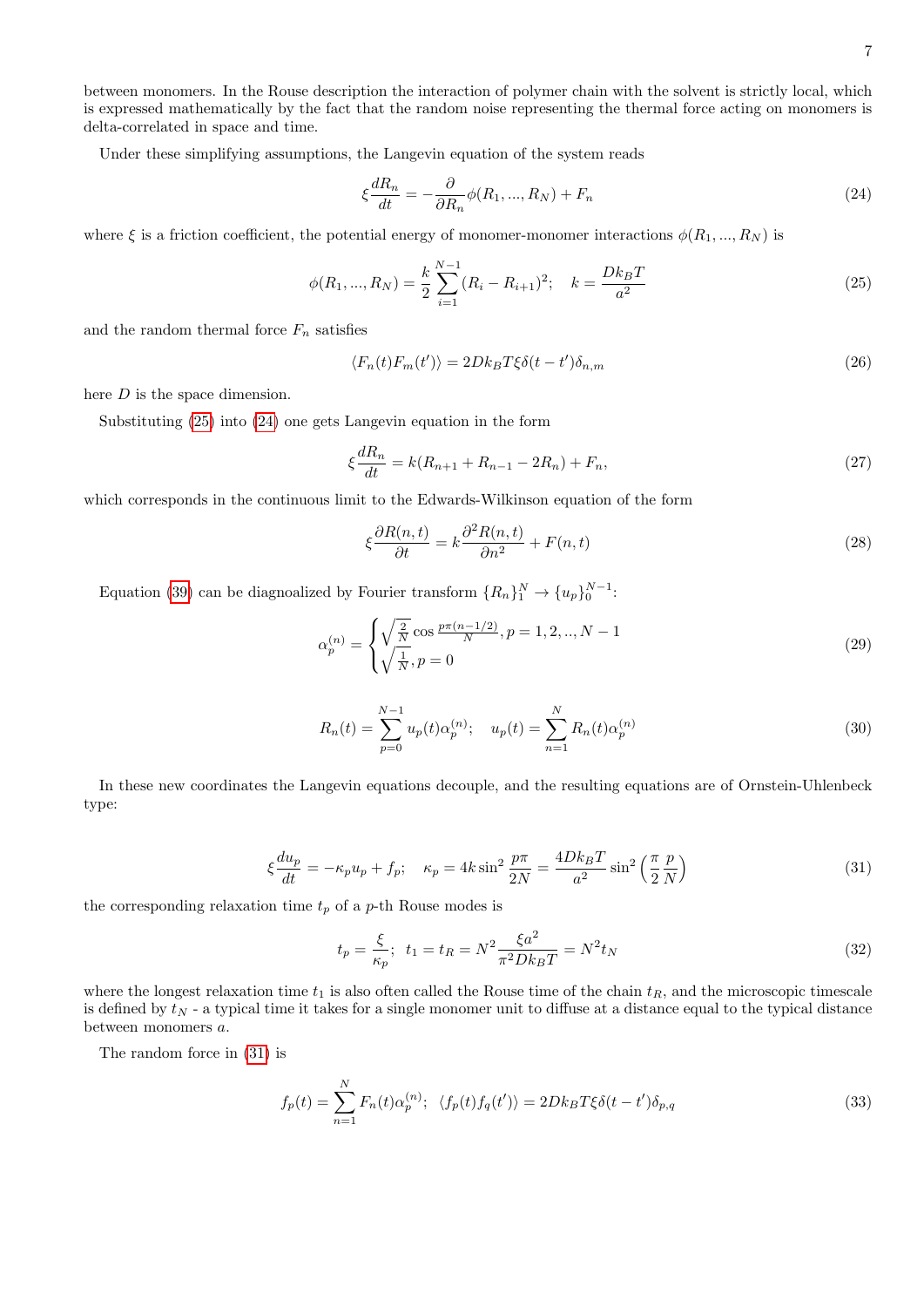The Rouse potential in normal coordinates adopts the form

<span id="page-7-1"></span>
$$
\phi(u_0, ..., u_{N-1}) = \frac{1}{2} \sum_{p=0}^{N-1} \kappa_p u_p^2
$$
\n(34)

For  $p = 0$  [\(31\)](#page-6-0) gives the equation on the center-of-mass displacement, which, since  $\kappa_0 = 0$ , reduces to the overdamped equation for Brownian motion with the friction coefficient  $\xi_0 = \xi N$  and initial condition  $u_0(0) = 0$ .

For  $p > 0$  the formal solution of  $(31)$  reads

$$
u_p(t) = u_p(0) \exp(-t/t_p) + \xi^{-1} \int_0^t f_p(t') \exp\left(-\frac{t-t'}{t_p}\right) dt',\tag{35}
$$

at times much larger than  $t_p$  the solution becomes independent of initial conditions and the mean-square displacement coverges to

$$
\lim_{t \to \infty} \langle u_p^2(t) \rangle = \xi^{-2} \int_{-\infty}^t \int_{-\infty}^t \langle f_p(t') f_p(t'') \rangle \exp\left(-\frac{t - t'}{t_p}\right) \exp\left(-\frac{t - t''}{t_p}\right) dt' dt'' = \frac{Dk_B T}{\kappa_p},\tag{36}
$$

on the other hand, for  $t \ll t_p$  the mean-square displacement of  $u_p$  grows linearly with time as for normal diffusion:

$$
\langle (u_p(t) - u_p(0))^2 \rangle_{t \ll \tau_p} \sim \xi^{-2} \int_0^t \int_0^t \langle f_p(t') f_p(t'') \rangle dt' dt'' = \frac{2Dk_B T}{\xi} t
$$
\n(37)

# B. Beta model

In the  $t \gg t_R$  regime, the conformational statistics of a Rouse polymer chain converges to that of an ideal Gaussian polymer chain. In order to describe the dynamics of a chain with different equilibrium statistics (e.g., a swollen coil or a fractal globule) in the similar framework one needs to modify the Rouse equations in order to include the interactions between the monomers.

One possible way to do that is the so-called beta model introduced in ref. [\[29\]](#page-13-16) which, despite having no clear microscopic justification, has the advantage of describing parametrically the fractal structure of the polymer conformations and at the same time being analytically tractable. The basic idea of the beta-model is to modify the structural potential  $\phi(R_1, ..., R_N)$  by introducing effective springs between monomers positioned arbitrarily far from each other along the chain. Monomer-monomer interactions in this model are relatively weak, but infinitely-ranged (contrary to typical molecular systems, where these interactions are strong but short-ranged). However, the beta model captures phenomenologically the main large-scale properties of a fractally organized polymer in the mean-field sense (this reasoning can be compared to arguments in support of using soft potentials in DPD simulations [\[44\]](#page-13-32)).

If all the monomers are connected to each other by a set of springs, the generalized Rouse potential of the chain should read:

<span id="page-7-2"></span>
$$
\tilde{\phi}(R_1, ..., R_N) = \frac{1}{2} \sum_{i > j} a_{ij} (R_i - R_j)^2 = \frac{1}{2} \sum_{i=1}^{i=N} R_i^2 \sum_{j \neq i} a_{ij} - \sum_{i > j} a_{ij} R_i R_j,
$$
\n(38)

the corresponding Langevin equation being

<span id="page-7-0"></span>
$$
\xi \frac{dR_n}{dt} = \sum_{m \neq n} a_{mn} (R_m - R_n) + F_n,\tag{39}
$$

Beta model [\[29\]](#page-13-16) corresponds to a particular choice of  $a_{ij}$  such that in the same normal coordinates  $u_p$  [\(30\)](#page-6-3) the generalized potential takes the form similar to [\(34\)](#page-7-1):

$$
\tilde{\phi}(u_0, ..., u_{N-1}) = \frac{1}{2} \sum_{p=0}^{N-1} \tilde{\kappa}_p u_p^2
$$
\n(40)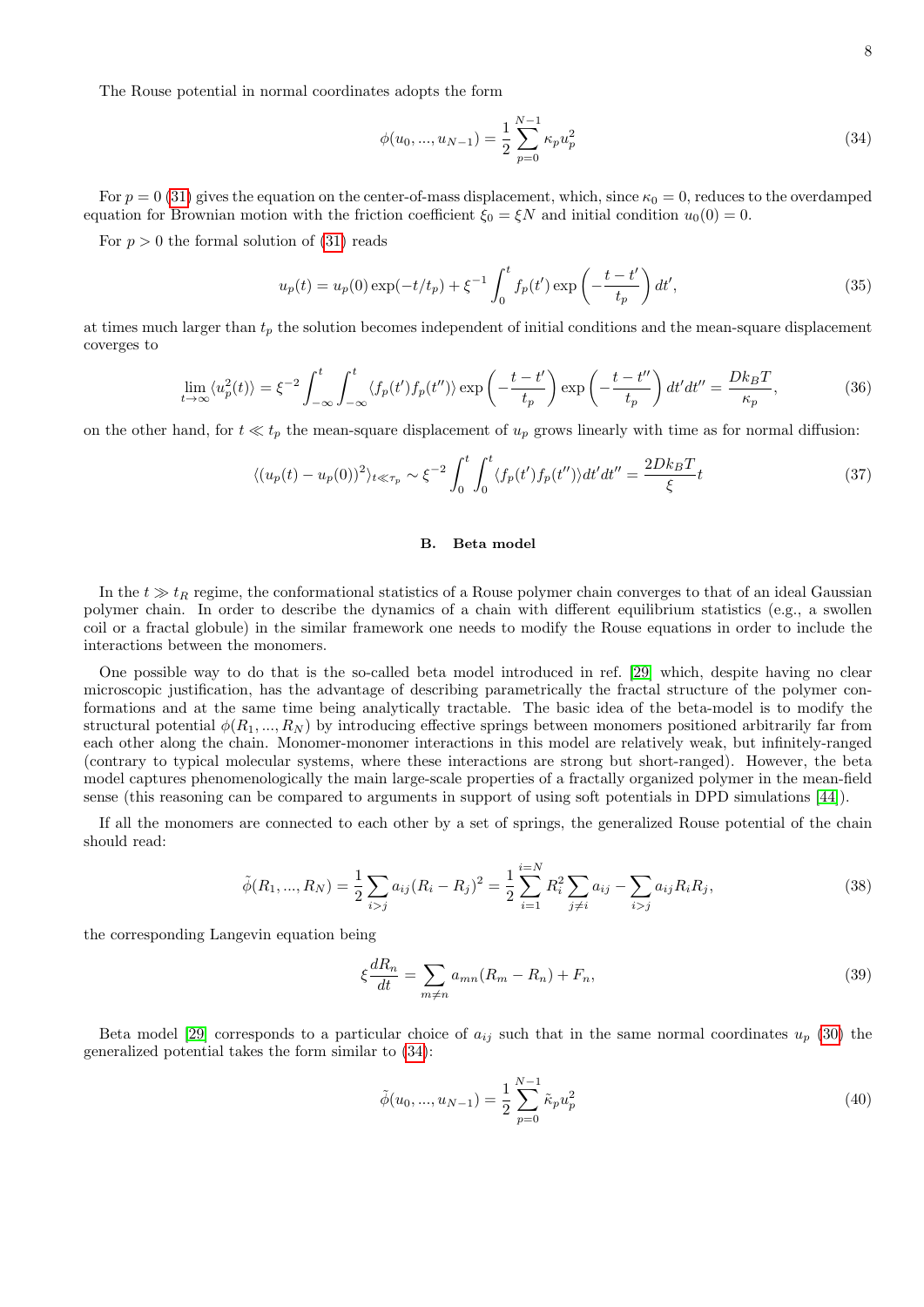but with modified  $β$ -dependent eigenvalues

$$
\tilde{\kappa}_p = \frac{4Dk_BT}{a^2} \sin^{\beta} \left(\frac{\pi}{2} \frac{p}{N}\right)
$$
\n(41)

(thus  $\beta = 2$  corresponds to the regular Rouse model).

Using the inverse Fourier transform, one gets the following results for the original parameters  $a_{ij}$  of the potential:

<span id="page-8-0"></span>
$$
\tilde{\phi}(R_1, ..., R_N) = \frac{1}{2} \sum_{p=0}^{N-1} \tilde{\kappa}_p \left( \sum_{n=1}^N R_n \alpha_p^{(n)} \right)^2 = \frac{1}{2} \sum_{l,m=1}^N A_{lm} R_l R_m, \tag{42}
$$

where

<span id="page-8-1"></span>
$$
A_{lm} = \sum_{p=0}^{N-1} \tilde{\kappa}_p \alpha_p^{(l)} \alpha_p^{(m)} = 4k \frac{2}{N} \sum_{p=1}^{N-1} \sin^{\beta} \left(\frac{p\pi}{2N}\right) \cos\left(\left(l - \frac{1}{2}\right) \frac{p\pi}{N}\right) \cos\left(\left(m - \frac{1}{2}\right) \frac{p\pi}{N}\right)
$$
(43)

Now comparing [\(38\)](#page-7-2) and [\(42\)](#page-8-0) one can notice that  $A_{ll} = \sum_{j\neq l} a_{lj}$  and  $A_{lm} = -2a_{lm}$  for  $l \neq m$ . If we insert  $\beta = 2$ into [\(43\)](#page-8-1), it readily gives  $A_{lm} = 2(\delta_{l-m,0} - \delta_{|l-m|,1})$  getting us back to the Rouse model.

Similarly to the Rouse model, in the normal coordiantes the relaxation of the beta-model can be understood in terms of a set of simultaneously relaxing Ornstein-Uhlenbeck oscilators with relaxation time corresponding to the p-th mode being equal to  $\xi \tilde{\kappa}_p^{-1}$ . For long-range modes with  $p \ll N$  the relaxation times can be approximated by  $\xi a^2$  $\frac{\xi a^2}{k_B T} \left(\frac{N}{p}\right)^{\beta}$ , while in the traditional Rouse model the corresponding times are  $\frac{\xi a^2}{k_B T} \left(\frac{N}{p}\right)^2$ .

## C. Beta model in fractal environment and single monomer displacement

Consider now the behavior of the beta-model in a media where the monomers are subject to the generalized Langevin equation defined by equation (6) of the main text with  $F_{\text{polym}}$  being the derivative of the beta-model potential, [\(42\)](#page-8-0). Changing variables to the normal coordinates once again allows to decouple of the equations leading to:

$$
\xi_{\alpha} \int_0^t dt' K(t - t') \frac{du_p(t')}{dt} = -\tilde{\kappa}_p u_p(t) + \tilde{F}_p(t)
$$
\n(44)

where eigenvalues  $\tilde{\kappa}_p = 4k \sin^{\beta} \left( \frac{p\pi}{2N} \right)$ 2N ) and

$$
\langle \tilde{F}_p(t)\tilde{F}_q(t')\rangle = \xi_\alpha k_B T K(t - t')\delta_{p,q} \tag{45}
$$

The solution of this generalized Ornstein-Uhlenback problem can be obtained as follows. The correlation function of a *p*-th normal coordinate  $C_p(t) = \langle u_p(t)u_p(0) \rangle$ , satisfies:

$$
\xi_{\alpha} \int_0^t dt' K(t - t') \frac{dC_p(t')}{dt} = -\tilde{\kappa}_p C_p(t),\tag{46}
$$

where we use the fact that the average noise is null,  $\langle \tilde{F}_p(t) \rangle = 0$ . The solution of this equation is known to be [\[45\]](#page-13-33)

<span id="page-8-2"></span>
$$
C_p(t) = C_p(0) E_\alpha \left[ -\left(\frac{t}{\tilde{t}_p}\right)^\alpha \right]
$$
\n(47)

where  $E_{\alpha}(x)$  is the Mittag-Leffler function [\[46\]](#page-13-34):

<span id="page-8-3"></span>
$$
E_{\alpha}(x) = \sum_{j=0}^{\infty} \frac{x^j}{\Gamma(1+\alpha j)},\tag{48}
$$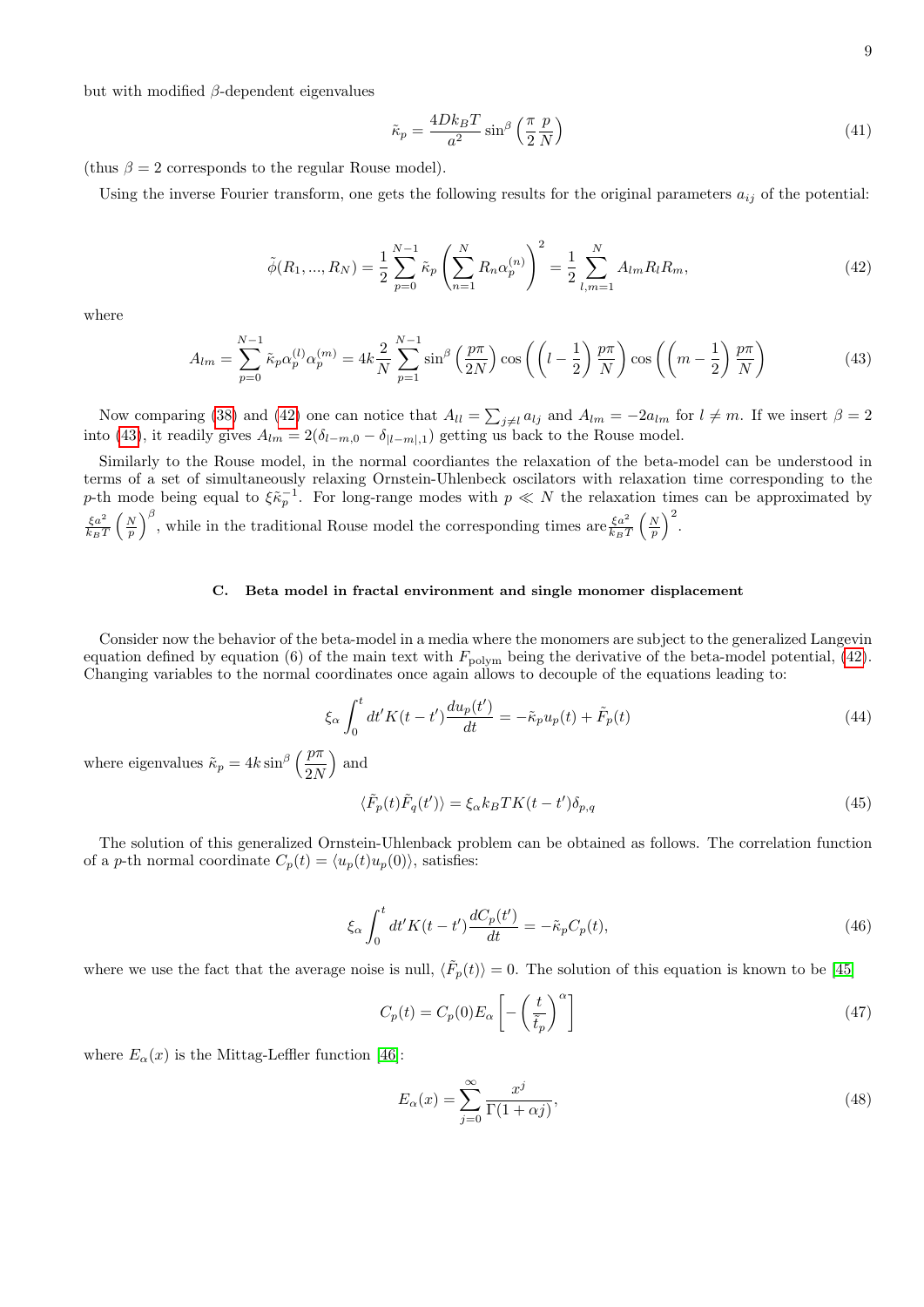and

$$
\tilde{t}_p = \left(\frac{\Gamma(3-\alpha)\xi}{\tilde{\kappa}_p}\right)^{1/\alpha}.\tag{49}
$$

Note that the rightful dimensionality of time is achieved by a proper choice of dimensionality for generalized friction coefficient,  $\xi_{\alpha}$ , in the generalized Langevin equation.

At times much larger than  $\tilde{t}_p$ , the average values of the normal coordinates  $\langle u_p(t) \rangle$  converge to zero, while their average squares  $\langle u_p^2(t) \rangle$  converge to their equilibrium values,  $Dk_B T \tilde{\kappa}_p^{-1}$ , dictated by the equipartition theorem.

Consider now the monomer displacement  $\langle r_n^2(t) \rangle$  for some given n as a function of time which is a weighted sum of  $C_p(t)$  with fixed coefficients of order 1. Assume also that we start observation at the equilibrated state so that average initial values of the normal coordinates are the same as their long-time limits:

<span id="page-9-0"></span>
$$
\overline{u_p^2(0)} = \overline{C_p(0)} = \lim_{t \to \infty} \langle u_p^2(t) \rangle = Dk_B T \tilde{\kappa}_p^{-1},\tag{50}
$$

where bar designates averaging over initial conditions, while angular brackets designate, as usual, averaging over the realization of the noise. Now, if the sum of  $C_p(t)$  is controlled by the terms with  $1 \ll p \ll N$  (i.e.. for times  $\tilde{t}_N \ll t \ll \tilde{T}_1$  one can replace it with the integral

$$
\langle r_n^2(t) \rangle = \sum_{p=1}^N 2(\overline{C_p(0)} - \overline{C_p(t)}) \left( \alpha_p^{(n)} \right)^2 \sim \int_1^N (\overline{C_p(0)} - \overline{C_p(t)}) dp = \int_1^N Dk_B T \tilde{\kappa}_p^{-1} \left( 1 - E_\alpha \left[ -\left( \frac{t}{\tilde{t}_p} \right)^\alpha \right] \right) dp \tag{51}
$$

and after changing variables to

$$
x = \left(\frac{t}{\tilde{t}_p}\right)^{\alpha}; \quad \tilde{\kappa}_p = 4k(\pi p/2N)^{\beta} = x\frac{\xi\Gamma(3-\alpha)}{t^{\alpha}}; \quad p = \frac{2N}{\pi}\left(\frac{x\xi\Gamma(3-\alpha)}{4k}\right)^{1/\beta}t^{\alpha/\beta}
$$
(52)

one gets

$$
\langle r_n^2(t) \rangle = \frac{k_B T}{\xi} N \left(\frac{\xi}{k}\right)^{1/\beta} t^{\alpha - \alpha/\beta} \times \text{(some dimensionless integral)} \tag{53}
$$

Interestingly, this equation implies that the exponent governing the time dependence of  $\langle r_n^2(t) \rangle$  is just a product of exponents for a free particle in viscoelastic fluid and the exponent for the beta-model in the standard Brownian regime (in particular, for  $\beta = 2$  one recoveres the result for the Rouse model in viscoelastic environment [\[18\]](#page-13-8)).

### D. Monomer-monomer correlations in the beta model

Let us now consider the correlations of two monomer positions in the equilibrium state of the beta-model. The beta model (as well as the Rouse model) implies that the long-time limit solution converges to some distinct equilibrium state. For the Rouse model this state is known to be the ideal chain state (see [\[23\]](#page-13-13)). We now discuss the equilibrium state associated to the beta model.

We analyze the autocorrelation function of monomer-to-monomer distance  $R_{nm}(t) = R_m(t) - R_m(t)$ :

$$
\langle R_{nm}(t)R_{nm}(0)\rangle = \sum_{p=0}^{N-1} \langle u_p(t)u_p(0)\rangle (\alpha_p^{(n)} - \alpha_p^{(m)})^2
$$
\n(54)

In the equilibritum state the products of Rouse coordinates are averaged over both the initial state and the realization of disorder, so combining  $(47),(48),(50)$  $(47),(48),(50)$  $(47),(48),(50)$  $(47),(48),(50)$  one gets

$$
\langle u_p(t)u_p(0)\rangle = \overline{C_p(t)} = \overline{C_p(0)}E_\alpha \left[ -\left(\frac{t}{\tilde{t}_p}\right)^\alpha \right]
$$
\n(55)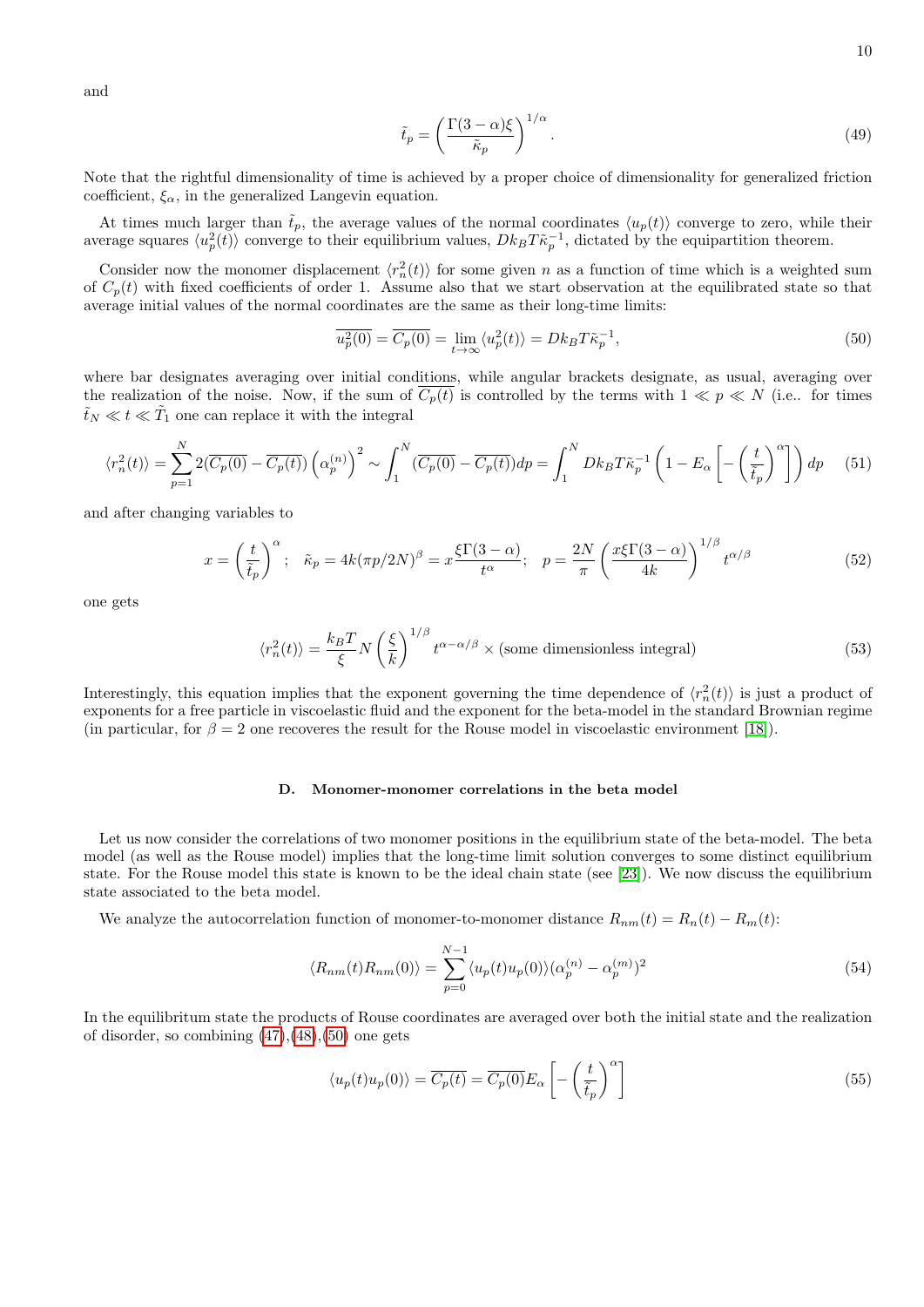Substituting the Fourier coefficients, one obtains:

$$
\langle R_{nm}(t)R_{nm}(0)\rangle \sim a^2 N^{-1} \sum_{p=1}^{N-1} \sin^{-\beta} \left(\frac{\pi p}{2N}\right) \sin^2 \left(\frac{\pi p|n-m|}{2N}\right) \sin^2 \left(\frac{\pi p(n+m)}{2N}\right) \overline{C_p(t)}\tag{56}
$$

Except for the monomers very close to the end of the chain, i.e.  $(n + m) \ll N$  or  $(2N - n - m) \ll N$ ), the factor  $\sin^2\left(\frac{\pi p(n+m)}{2N}\right)$ 2N is a rapidly oscilating function of p and, when replacing summation with integration we will simply approximate it by  $1/2$ . The main contribution into the remaining sum

$$
\langle R_{nm}(t)R_{nm}(0)\rangle \sim a^2 N^{-1} \sum_{p=1}^{N-1} \sin^{-\beta} \left(\frac{\pi p}{2N}\right) \sin^2 \left(\frac{\pi p|n-m|}{2N}\right) \overline{C_p(t)}\tag{57}
$$

comes from the first half-period of the second multiplier,  $1 \le p \le \frac{N}{|n-m|}$ . Within this interval  $\frac{p}{N} \le \frac{1}{|n-m|} \ll 1$  and the first sine can be replaced by  $(\pi p/2N)^{-\beta}$ . Switching from summation to integration over variable  $\lambda = p/N$  and expanding the second sine to the Taylor series, we have:

<span id="page-10-2"></span>
$$
\langle R_{nm}(t)R_{nm}(0)\rangle = G(s,t) \sim \frac{a^2}{2} \left(\frac{2}{\pi}\right)^{\beta} \sum_{k=1}^{\infty} (-1)^{k+1} \frac{\pi^{2k}}{(2k)!} s^{2k} I_{\alpha}(k,s,t) \tag{58}
$$

where, similarly to the main text we introduced  $s = |n-m|$  and the notation  $G(s, t)$  for the correlation function. The integral  $I_{\alpha}(k, s, t)$  is defined as

<span id="page-10-1"></span>
$$
I_{\alpha}(k,s,t) = \int_{N^{-1}}^{s^{-1}} \lambda^{2k-\beta} E_{\alpha} \left( -\lambda^{\beta} \left( \frac{t}{\tilde{t}_N} \right)^{\alpha} \right) d\lambda \tag{59}
$$

for  $\alpha < 1$  (fractal medium), and

<span id="page-10-0"></span>
$$
I_1(k, s, t) = \int_{N^{-1}}^{s^{-1}} \lambda^{2k - \beta} \exp(-t\lambda^{\beta}/\tilde{t}_N) d\lambda
$$
\n(60)

for  $\alpha = 1$  (Newtonian medium). Note, that since  $k \ge 1$  these integrals [\(60\)](#page-10-0)-[\(59\)](#page-10-1) converge for all  $\beta < 3$ .

In order to study the behavior of the correlation function at short times we expand the Mittag-Leffler function in [\(59\)](#page-10-1) into Fourier series[\[46\]](#page-13-34). Changing the order of summation and integration, leads to the following series representation of the integrals in the limit  $N \to \infty$ :

$$
I_{\alpha}(k,s,t) = s^{\beta - 1 - 2k} \sum_{n=0}^{\infty} \frac{1}{\Gamma(\alpha n + 1)(2k + \beta(n-1) + 1)} \left(-\frac{t^{\alpha}}{\tilde{t}_N^{\alpha} s^{\beta}}\right)^n
$$
(61)

Substituting this representation into autocorrelation function [\(58\)](#page-10-2) leads to:

$$
G(s,t) \sim a^2 s^{\beta - 1} \sum_{n=0}^{\infty} \frac{1}{\Gamma(\alpha n + 1)} \left( -\frac{t^{\alpha}}{\tilde{t}_N^{\alpha} s^{\beta}} \right)^n \sum_{k=1}^{\infty} (-1)^{k+1} \frac{\pi^{2k}}{(2k)!} \frac{1}{2k + \beta(n-1) + 1}
$$
(62)

One sees therefore that at  $t = 0$ 

$$
G(s, t = 0) = \langle R_{nm}^2(0) \rangle \sim a^2 s^{\beta - 1}
$$
\n(63)

independently of  $\alpha$ , i.e., the equilibrium state corresponding to the beta-model is fractal with fractal dimension  $d = 2/(\beta - 1)$ , confirming equation (15) of the main text.

Moreover, time dependence of the correlation function in the  $N \to \infty$  limit is a function of a scaling dimensionless variable

$$
\tau = \frac{t}{\tilde{t}_N s^{\beta/\alpha}}.\tag{64}
$$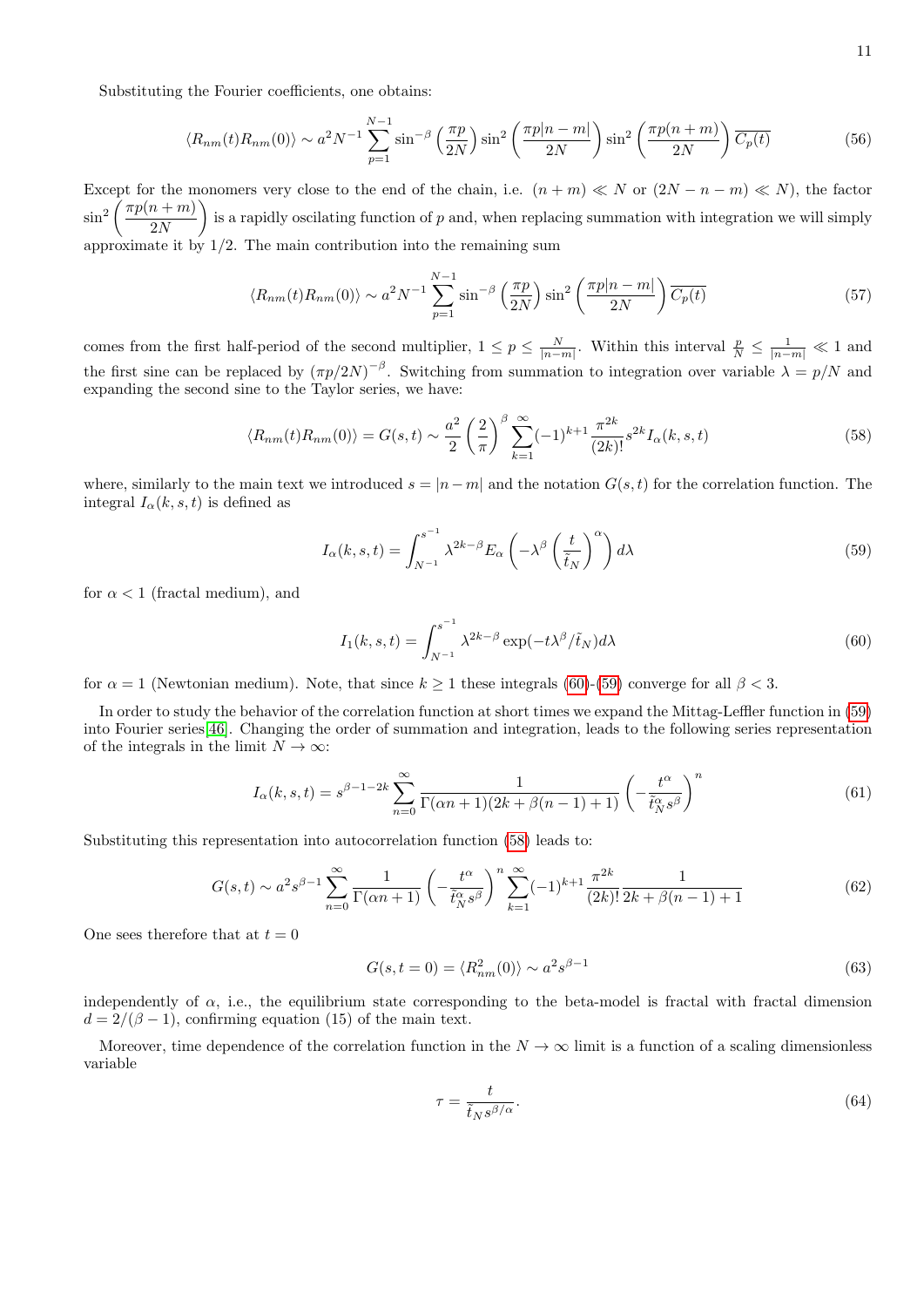For  $\tau \ll 1$  one expects the first terms of the series to be sufficient, and the resulting correlation function can be expressed in terms of a stretched exponent:

$$
G(s,t)_{\tau \ll 1} \sim \frac{a^2 s^{\beta - 1}}{\Gamma(\alpha + 1)} \left[ \exp\left(-\tau^{\alpha}\right) + f(\beta)\Gamma(\alpha + 1) - 1 \right] \tag{65}
$$

where

$$
f(\beta) = \sum_{k=1}^{\infty} (-1)^{k+1} \frac{\pi^{2k}}{(2k)!} \frac{1}{2k - \beta + 1}
$$
 (66)

Now, for the behavior of [\(58\)](#page-10-2) at longer times,  $\tau \gtrsim 1$  the fact that N is not infinite becomes important. It is instructive to introduce  $\epsilon = s/N$  and rewrite the integral [\(59\)](#page-10-1) in the form:

$$
I_{\alpha}(k,s,\tau) = \frac{1}{\beta} \left(\frac{1}{\tau^{\alpha}s^{\beta}}\right)^{g(k)} \left[\gamma_{\alpha}\left(g(k),\tau^{\alpha}\right) - \gamma_{\alpha}\left(g(k),\epsilon^{\beta}\tau^{\alpha}\right)\right]
$$
(67)

where  $g(k) = (2k+1)\beta^{-1} - 1$ , and

$$
\gamma_{\alpha}(a, z) = \int_0^z x^{a-1} E_{\alpha}(-x) dx \tag{68}
$$

For  $\alpha = 1$  this function reduces to standard incomplete Γ-function (recall that  $E_1(-x) = \exp(-x)$ ).

Consider the non-fractal case of  $\alpha = 1$  first. In this case it is known that for large z:

$$
\gamma(a, z) \approx \Gamma(a) - z^{a-1} \exp(-z) \tag{69}
$$

For  $\epsilon^{-\alpha/\beta} \gg \tau \gg 1$  the integral in [\(60\)](#page-10-0) is controlled by the upper bound resulting in:

<span id="page-11-0"></span>
$$
I_1(k, s, \tau) \approx \frac{\Gamma(g(k))}{\beta} \left(\frac{1}{\tau s^{\beta}}\right)^{g(k)} - \frac{\exp\left(-\tau\right)}{\beta \tau} \frac{1}{s^{2k+1-\beta}}
$$
(70)

In this intermediate regime, we may neglect the exponential term in [\(70\)](#page-11-0) and leave only  $k = 1$  term in the k-series, which leads the following expression for  $G(s, \tau)$ 

$$
G(s,\tau)_{\frac{1}{\epsilon}\gg\tau\gg1}\sim a^2\Gamma\left(\frac{3-\beta}{\beta}\right)s^{\beta-1}\tau^{-3\beta-1}+1.
$$
\n(71)

In turn, for  $\tau \gg 1/\epsilon \gg 1$  I<sub>1</sub> is s-independent:

$$
I_1(k, s, \tau) \approx \frac{1}{\beta \tau \epsilon^{\beta}} N^{-\beta g(k)} \exp\left(-\epsilon^{\beta} \tau\right) = \frac{\tau_N}{\beta t N^{\beta(g(k)-1)}} \exp\left(-\frac{t}{\tau_N N^{\beta}}\right)
$$
(72)

resulting in the following long-time asymptotic of the autocorrelation function:

$$
G(s,t)_{\tau \gg \epsilon^{-\beta}} \sim \frac{a^2 \tau_N}{t} N^{2\beta - 1} \exp\left(-\frac{t}{\tau_N N^{\beta}}\right) \left(1 - \cos \frac{\pi s}{N}\right) \tag{73}
$$

In order to proceed further in the case of  $\alpha < 1$ , rewrite  $\gamma_{\alpha}(a, z)$  in terms of the generalized Wright function[\[46\]](#page-13-34):

$$
\gamma_{\alpha}(a, z) = z^{s} 2 \psi_2 \left[ -z \begin{vmatrix} (a, 1) & (1, 1) \\ (1, \alpha) & (1 + a, 1) \end{vmatrix} \right]
$$
(74)

where, by definition:

$$
{}_{p}\psi_{q}\left[z\Big|^{(a_{1}, \alpha_{1})}_{(b_{1}, \beta_{1})} \left( a_{2}, a_{2} \right) \cdots \left( a_{p}, a_{p} \right) \right] = \sum_{k=0}^{\infty} \frac{\prod_{r=1}^{p} \Gamma(a_{r} + \alpha_{r} k)}{\prod_{r=1}^{q} \Gamma(b_{r} + \beta_{r} k)} \frac{z^{k}}{k!}
$$
(75)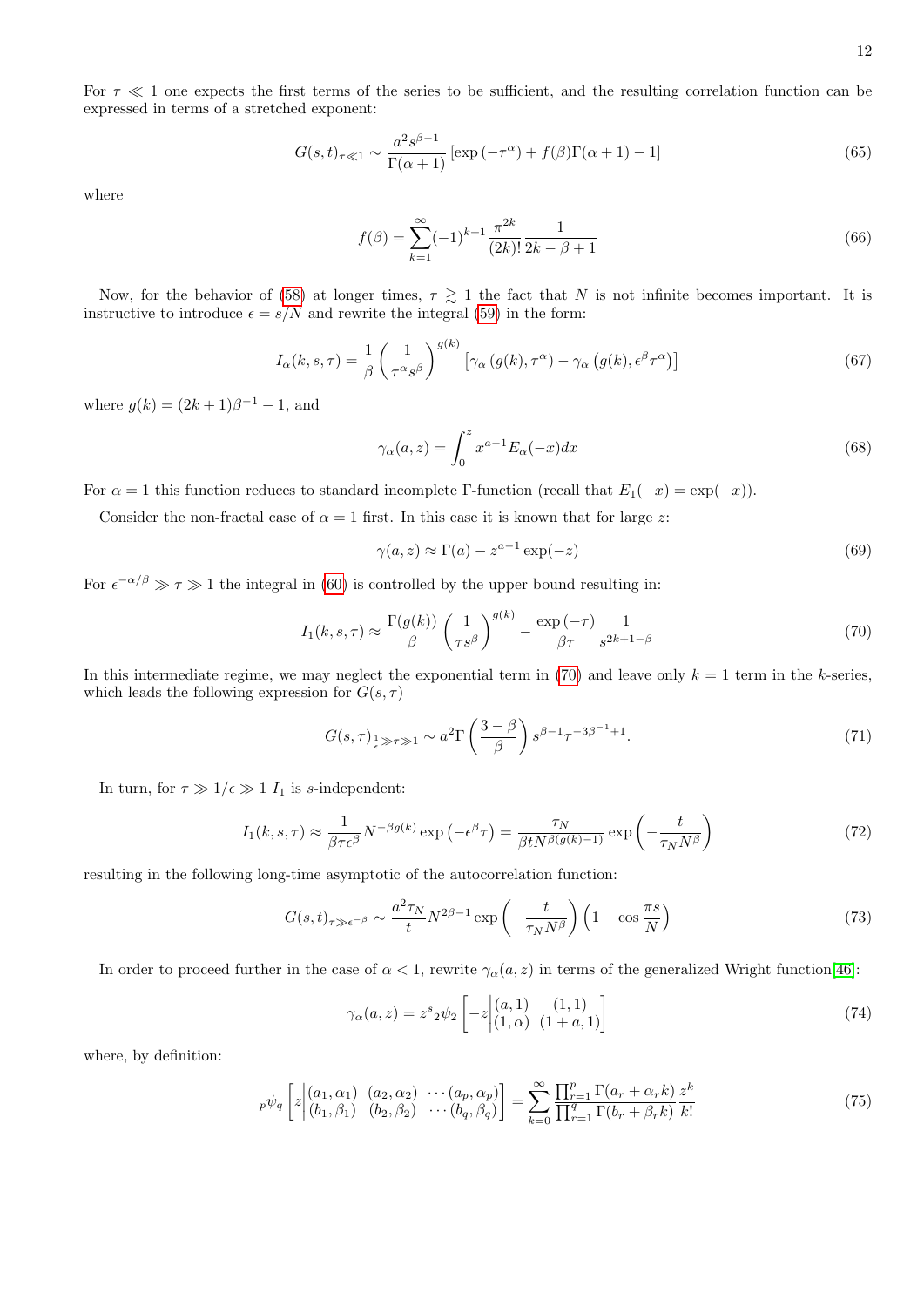Applying the known results for the asymptotics of the generalized Wright function [\[38\]](#page-13-26), one obtains the following approximation for  $I_{\alpha}(k, s, \tau)$  at intermediate times  $\epsilon^{-\beta/\alpha} \gg \tau \gg 1$ :

<span id="page-12-3"></span>
$$
I_{\alpha}(k,s,\tau) \approx \frac{1}{\beta} s^{\beta - 1 - 2k} \left[ \tau^{-\alpha g} A_1(g) + \tau^{-\alpha} A_2(g) + 2\tau^{-1} \exp\left(-\left|\cos\frac{\pi}{\alpha}\right|\tau\right) \cos\left(\frac{\pi}{\alpha} - \tau\sin\left(\frac{\pi}{\alpha}\right)\right) \right]
$$
(76)

where

$$
A_1(g) = \frac{\pi}{\sin(\pi g)} \frac{1}{\Gamma(1 - \alpha g)}
$$
  
\n
$$
A_2(g) = \frac{1}{(g - 1)\Gamma(1 - \alpha)}
$$
\n(77)

and we have omitted the k dependence in  $g(k)$  for brevity.

In the Newtonian case  $\alpha = 1$  the second prefactor  $A_2(g)$  equals zero for all k, but for  $\alpha < 1$  both  $A_1$  and  $A_2$ are non-negligible and the comparative significance of respective terms in [\(76\)](#page-12-3) depends on  $\beta$ . As a result, there are two different asymptotic regimes depending on  $\beta$ : for  $3 > \beta > 3/2$  (which is the most physically interesting case) the leading term is  $\tau^{-\alpha g(1)}$ , while for  $3/2 > \beta > 1$  the dominant term is simply  $\tau^{-\alpha}$ . Note that latter values of β correspond to very dense polymer conformations with fractal dimension  $d > 4$ , and it is not very surprising that corresponding globules move around essentially as point-like particles [\[47\]](#page-13-35).

As a result, at intermediate times and for  $3 > \beta > 3/2$ , the autocorrelation function reads:

$$
G(s,\tau)_{\epsilon^{-\beta/\alpha}\gg\tau\gg1} \sim a^2 s^{\beta-1} \frac{\Gamma(x)\Gamma(1-x)}{\Gamma(1-\alpha x)} \left(\frac{1}{\tau}\right)^{\alpha w}; \ \ w = g(1) = 3\beta^{-1} - 1. \tag{78}
$$

In turn, for  $3/2 > \beta > 1$ :

$$
G(s,\tau)_{\epsilon^{-\beta/\alpha}\gg\tau\gg1} \sim a^2 s^{\beta-1} \frac{f(2\beta)}{\Gamma(1-\alpha)} \frac{1}{\tau^{\alpha}}
$$
\n
$$
(79)
$$

Finally, in the large time limit,  $\tau \gg \epsilon^{-\beta/\alpha}$  there is a single regime for all  $0 < \alpha < 1$ :

$$
G(s,t)_{\tau \gg \epsilon^{-\beta/\alpha}} \sim \frac{a^2 N^{2\beta - 1}}{\Gamma(1 - \alpha)t^{\alpha}} q(\beta, \epsilon)
$$
\n(80)

where  $q(\beta, x)$  is:

$$
q(\beta, x) = \sum_{k=1}^{\infty} \frac{(-1)^{k+1} (\pi x)^{2k}}{(2k)!} \frac{x^{2\beta - 2k - 1} - 1}{2k + 1 - 2\beta} = x^{2\beta - 1} f(2\beta) - \sum_{k=1}^{\infty} \frac{(-1)^{k+1} (\pi x)^{2k}}{(2k)!} \frac{1}{2k + 1 - 2\beta}
$$
(81)

In  $\epsilon \ll 1$  limit one may leave only  $k = 1$  terms in the latter sum and asymptotic of  $q(\beta, x)$  at  $x \to 0$  depends again on values of  $\beta$ :

$$
q(\beta, x)_{x \ll 1} \approx \frac{x^2}{2\beta - 3} \quad \text{for } 3/2 < \beta < 3
$$
  
 
$$
q(\beta, x)_{x \ll 1} \approx x^{2\beta - 1} f(2\beta) \quad \text{for } 1 < \beta < 3/2
$$
 (82)

- <span id="page-12-0"></span>[1] J. Dekker and L. Mirny, Cell 164, 1110 (2016), ISSN 1097-4172.
- <span id="page-12-1"></span>[2] V. Benza, B. Bassetti, K. Dorfman, V. Scolari, K. Bromek, P. Cicuta, and M. Cosentino Lagomarsino, Rep. Prog. Phys. 75, 076602 (2012).
- <span id="page-12-2"></span>[3] I. Bronshtein, I. Kanter, E. Kepten, M. Lindner, S. Berezin, Y. Shav-Tal, and Y. Garini, Nucleus 7, 27 (2016).
- [4] G. Tiana, A. Amitai, T. Pollex, T. Piolot, D. Holcman, E. Heard, and L. Giorgetti, Biophysical journal 110, 1234 (2016), ISSN 1542-0086.
- [5] A. Amitai, M. Toulouze, K. Dubrana, and D. Holcman, PLoS computational biology 11, e1004433 (2015), ISSN 1553-7358.
- [6] M. Cosentino Lagomarsino, O. Espéli, and I. Junier, FEBS Lett 589, 2996 (2015).